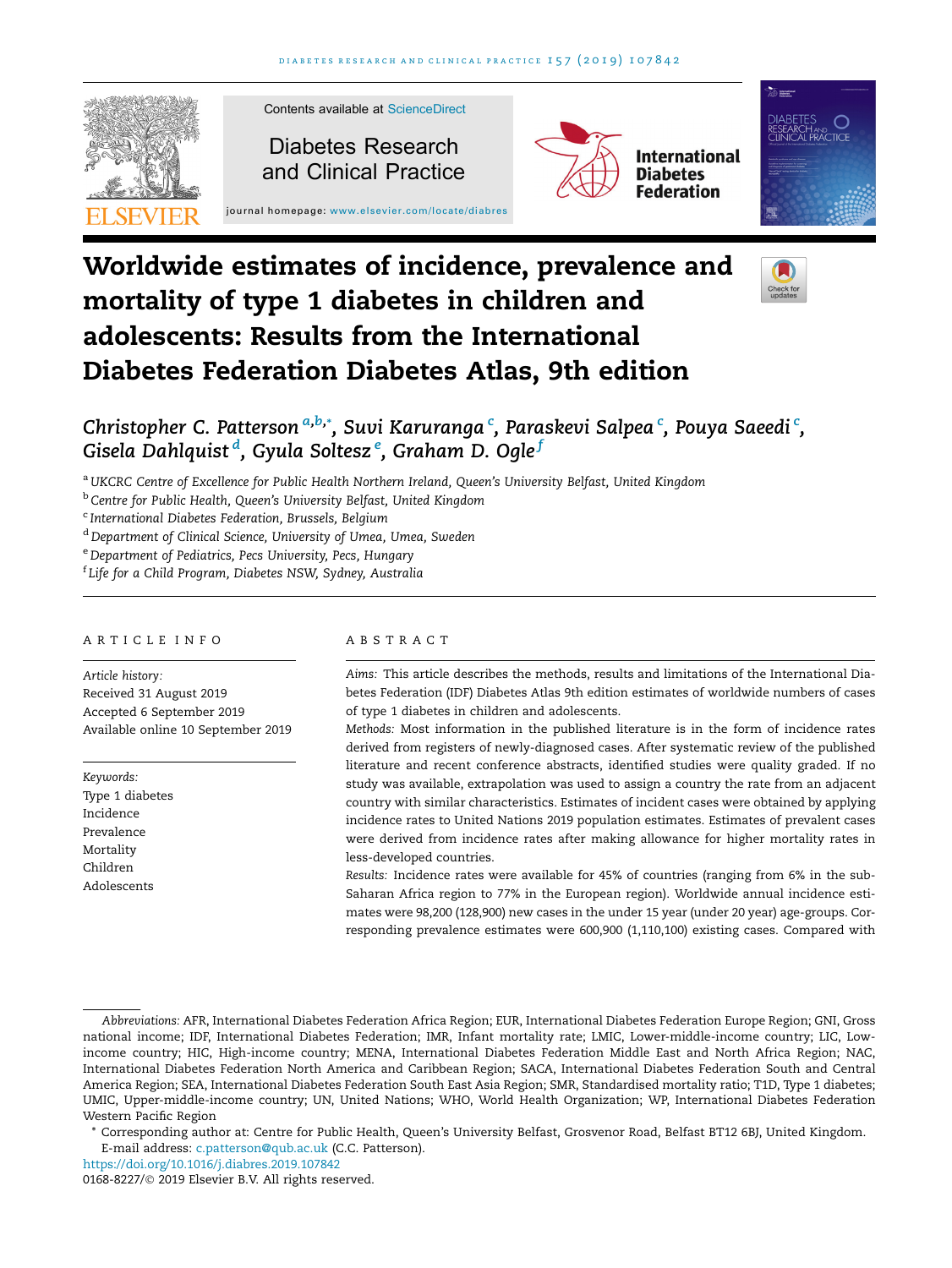estimates in earlier Atlas editions, numbers have increased in most IDF regions, reflecting incidence rate increases, but prevalence estimates have decreased in sub-Saharan Africa because allowance has been made for increased mortality in those with diabetes.

Conclusions: Worldwide estimates of numbers of children and adolescents with type 1 diabetes continue to increase.

2019 Elsevier B.V. All rights reserved.

# 1. Introduction

Type 1 diabetes is one of the most common endocrine and metabolic conditions in childhood. In type 1 diabetes insulin therapy is life saving and lifelong. A person with type 1 diabetes needs to follow a structured self-management plan including insulin use and blood glucose monitoring, physical activity and a healthy diet  $[1]$ . In many countries, especially in economically disadvantaged families, access to self-care tools including self-management education as well as to insulin is limited. This leads to severe disability and early death. Living with type 1 diabetes remains a challenge for the child and the whole family even in countries with access to multiple daily injections or an insulin pump, glucose monitoring, diabetes education and expert medical care. Poor metabolic control may result in the acute complications of hypoglycaemia and ketoacidosis, chronic microvascular and macrovascular complications [\[2,3\]](#page-7-0) and death [\[4\]](#page-7-0).

Children are more sensitive to a lack of insulin than adults and are at higher risk of a rapid and dramatic development of diabetic ketoacidosis. Episodes of severe hypoglycaemia or ketoacidosis, especially in young children, are risk factors for structural brain abnormalities and impaired cognitive function, which may cause schooling difficulties and limit future career choices [\[5,6\]](#page-7-0).

Many children and adolescents find it difficult to cope emotionally with their condition. Diabetes causes them embarrassment, results in discrimination and limits social relationships. It may impact on school performance and family functioning. Many schools and nurseries are reluctant to receive children with diabetes [\[7\]](#page-7-0).

Pharmaco-technological and psycho-social aspects of therapy are equally important. The glycaemic results achieved by an emphasis upon a pharmaco-technological paradigm are frequently disappointing in children and ado-lescents [\[8\].](#page-7-0) At the same time, manufacturers must pay more attention to patients' special needs and convenience.

The incidence of childhood onset diabetes is increasing in many countries. There are clear indications of geographic differences in trends but the overall annual increase is estimated at around 3% [\[9\].](#page-7-0) There is some indication that incidence is increasing more steeply in some of the low prevalence countries in Europe and also that in some high incidence European countries the increasing incidence trend is levelling off [\[10\].](#page-7-0)

The International Diabetes Federation (IDF) Diabetes Atlas provides an authoritative source of evidence for health professionals, academics and policy-makers on the impact of diabetes [\[11\]](#page-7-0). Worldwide, regional and national estimates are produced for incidence and prevalence of type 1 diabetes (T1D) in children and adolescents. Prevalence estimates for children under 15 years in the 7th and previous editions of the Atlas have been based largely on available published incidence rates, with an assumption of a prevalence to incidence ratio of 6.2 made for countries with no available age-specific incidence rates [\[12\].](#page-7-0) However, anecdotal and published evidence suggests that the resulting prevalence figures were unrealistically high in less developed countries where lack of access to insulin and facilities for T1D management results in high case mortality [\[13,14,15\]](#page-7-0).

Since the 8th edition IDF Diabetes Atlas [\[11\]](#page-7-0) worldwide estimates of incidence and prevalence of T1D in the under 15 year and under 20 year age-groups have been produced, and more realistic figures for prevalence have been provided than in previous Atlas editions by making allowance for the higher mortality rates in those with prevalent T1D.

The objective of this article is to describe the methods developed for the 8th edition estimates of prevalent cases and to provide more detail and analysis of the incidence and prevalence estimates for the 9th edition.

#### 2. Material and methods

#### 2.1. Literature search

For the 8th edition IDF Diabetes Atlas we revised our search for population-based studies on incidence/prevalence of T1D in children and adolescents, without language restrictions and updated it again for the 9th edition. The following databases were searched: PubMed, Zetoc (title search of conferences), Web of Science, Embase and Medline (see Supplementary Fig. 1). Studies published between January 1990 and December 2018 were included. Titles and abstracts were first screened to select articles for full-text review. Reference lists of articles were also checked for further studies. Search records were cross-referenced and duplicates removed.

Studies were graded for quality as follows:

- A. Population-based studies with validated ascertainment level >90%
- B. Studies of lesser quality for which rates could be calculated (excluding case-series and studies which were not population-based)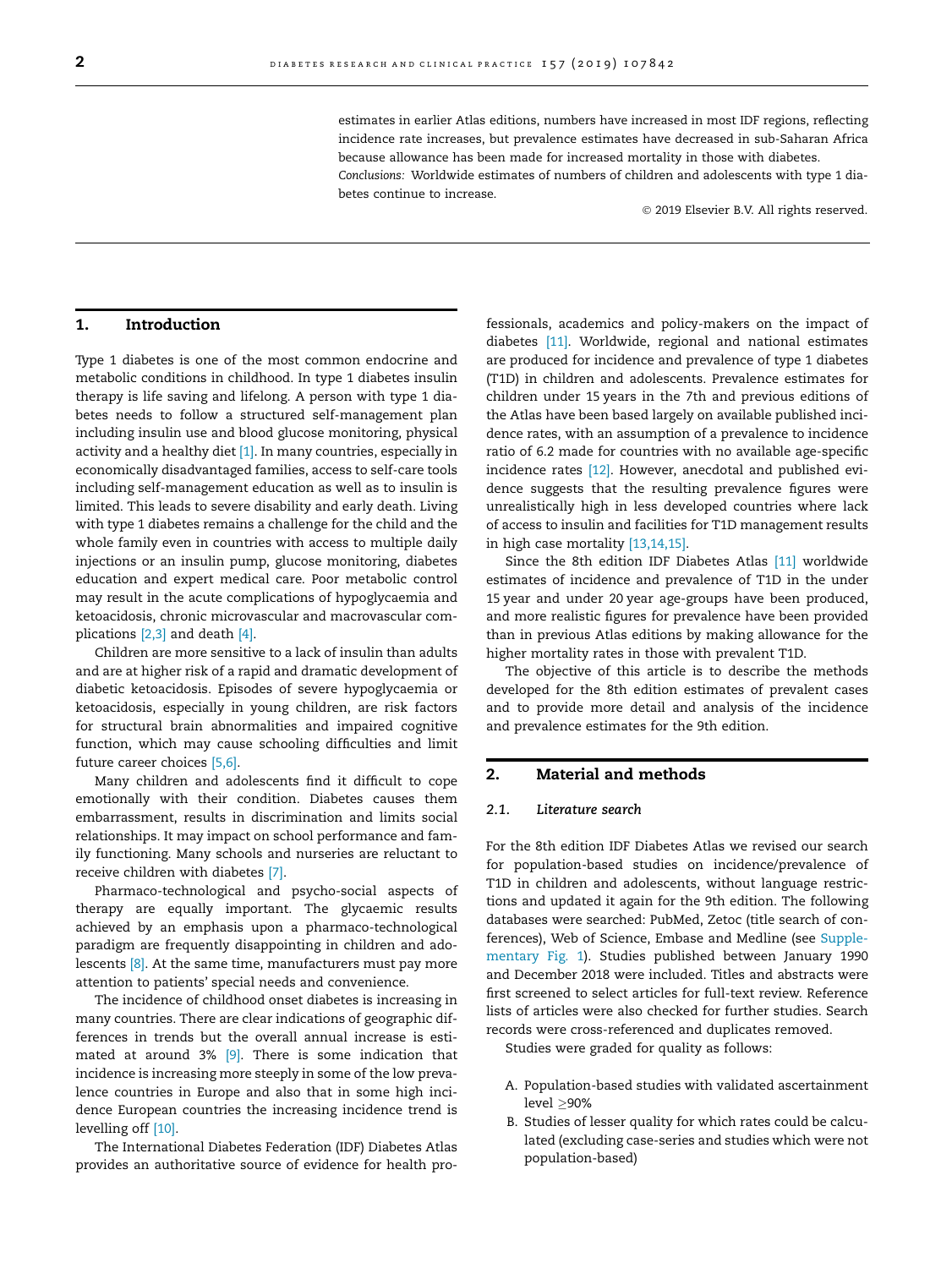<span id="page-2-0"></span>In several countries, two or more studies were judged equally suitable on these criteria and the results of these studies were combined by averaging age/sex-specific rates. All studies used in the 9th edition estimates for T1D in children and adolescents provided incidence rates rather than prevalence rates.

#### 2.2. International Diabetes Federation

The IDF divides countries into seven Regions: Africa (AFR), Europe (EUR), Middle East and North Africa (MENA), North America and Caribbean (NAC), South and Central America (SACA), South-East Asia (SEA) and Western Pacific (WP). This regional division was used throughout this article.

# 2.3. World Bank income group

Countries were assigned an income group based on gross national income (GNI) per capita in 2018 as published in the June 2019 World Bank Income Classification [\[16\]:](#page-7-0) lowincome country (LIC)  $\leq$ \$1025, lower-middle-income country (LMIC) \$1026 to \$3995, upper-middle-income country (UMIC) \$3996 to \$12,735; high-income country (HIC) >\$12,735.

#### 2.4. Incidence rates for children

If age- and sex-specific incidence rateswere available the direct method of standardisation was used, with the standard population having equal populations in each 5-year age/sex subgroup. If age-specific rates were not provided separately for each sex then the same rates were assumed for males and females. For countries in which no published incidence figures were available, the 0–14 year standardised incidence rate from similar countries were used instead. The choice of country from which to extrapolate was based on study quality, geographical proximity, per capita income and ethnic background.

#### 2.5. Incidence rates for older adolescents

Relatively few studies had incidence data available for the 15–19 year age-group, but the following ratio was calculated for each country with available data. There was seldom sufficient data for the ratio to be obtained separately for each sex.

Ratio = 
$$
\frac{15 - 19 \text{ year old incidence rate}}{0 - 14 \text{ year old incidence rate}}
$$

A representative ratio was then calculated for each of the seven IDF Regions. In Regions where more than one country supplied data the ratio was obtained by averaging. The regional ratios are displayed in Table 1. For each country, the relevant regional ratio was multiplied by the 0–14 year incidence rate to give an estimated rate for the 15–19 year age group.

#### 2.6. Mortality in type 1 diabetes

A method for estimating mortality in patients with T1D in any given country was required to adjust the derivation of prevalence from incidence to allow for mortality. Morgan and colleagues [[4\]](#page-7-0) conducted a systematic review of mortality follow-up studies in population-based cohorts of patients with T1D diagnosed in childhood or adolescence. Most of the 13 studies they identified reported findings as a standardised mortality ratio (SMR). The number of deaths observed in the cohort was compared with the number of deaths expected given the cohort age-structure on the assumption that the cohort experienced national mortality rates during follow-up. Conventionally the ratio is multiplied by 100 for presentation purposes.

$$
SMR = \frac{observed\ deaths}{expected\ deaths} * 100
$$

The SMR describes how many times more likely someone with T1D is to die compared to someone in the general population.

Using a negative binomial regression, Morgan and colleagues [\[4\]](#page-7-0) fitted the following relationship between SMR and a country's infant mortality rate (IMR).

#### $SMR = 1.6532 * 1.0688^{IMR}$

IMR figures were obtained from the World Health Organization (WHO) Global Health Observatory data repository [\[17\].](#page-7-0) For countries not included in the repository, the Central

# Table 1 – Estimated incident (newly-diagnosed) cases of type 1 diabetes per annum and prevalent (existing) cases in the 0-14 and 0-19 year age-groups by IDF Region after adjustment for mortality.

| Region      | Number of Countries<br>with Incidence<br>rates available (%) | Total Population (1000s) |               | Ratio of incidence<br>rates in 15-19 year | <b>Incident Cases</b><br>per annum (1000s) |             | Prevalent<br>Cases (1000s) |               |
|-------------|--------------------------------------------------------------|--------------------------|---------------|-------------------------------------------|--------------------------------------------|-------------|----------------------------|---------------|
|             |                                                              | $0-14$ year              | $0 - 19$ year | olds compared<br>to 0–14 year olds        | $0-14$ year                                | $0-19$ year | $0-14$ year                | $0 - 19$ year |
| <b>AFR</b>  | 3/47(6%)                                                     | 455,072                  | 570,177       | 7.0                                       | 4.3                                        | 10.3        | 9.4                        | 25.8          |
| <b>EUR</b>  | 44/57 (77%)                                                  | 166,664                  | 217,968       | 0.7                                       | 25.1                                       | 31.1        | 162.6                      | 296.5         |
| <b>MENA</b> | 12/21 (57%)                                                  | 237,086                  | 301,469       | 1.7                                       | 14.4                                       | 20.8        | 82.9                       | 149.4         |
| <b>NAC</b>  | 8/24(33%)                                                    | 107,354                  | 143,931       | 0.5                                       | 18.7                                       | 21.9        | 121.4                      | 224.9         |
| <b>SACA</b> | 12/19 (63%)                                                  | 119,459                  | 160,798       | 0.7                                       | 9.9                                        | 12.3        | 68.4                       | 127.2         |
| <b>SEA</b>  | $4/7$ (57%)                                                  | 429,779                  | 576,715       | 1.2                                       | 17.1                                       | 21.3        | 101.7                      | 184.1         |
| <b>WP</b>   | 11/36 (31%)                                                  | 462,520                  | 611,028       | 1.1                                       | 8.8                                        | 11.2        | 54.4                       | 102.2         |
| World       | 94/211 (45%)                                                 | 1,977,936                | 2,582,088     |                                           | 98.2                                       | 128.9       | 600.9                      | 1110.1        |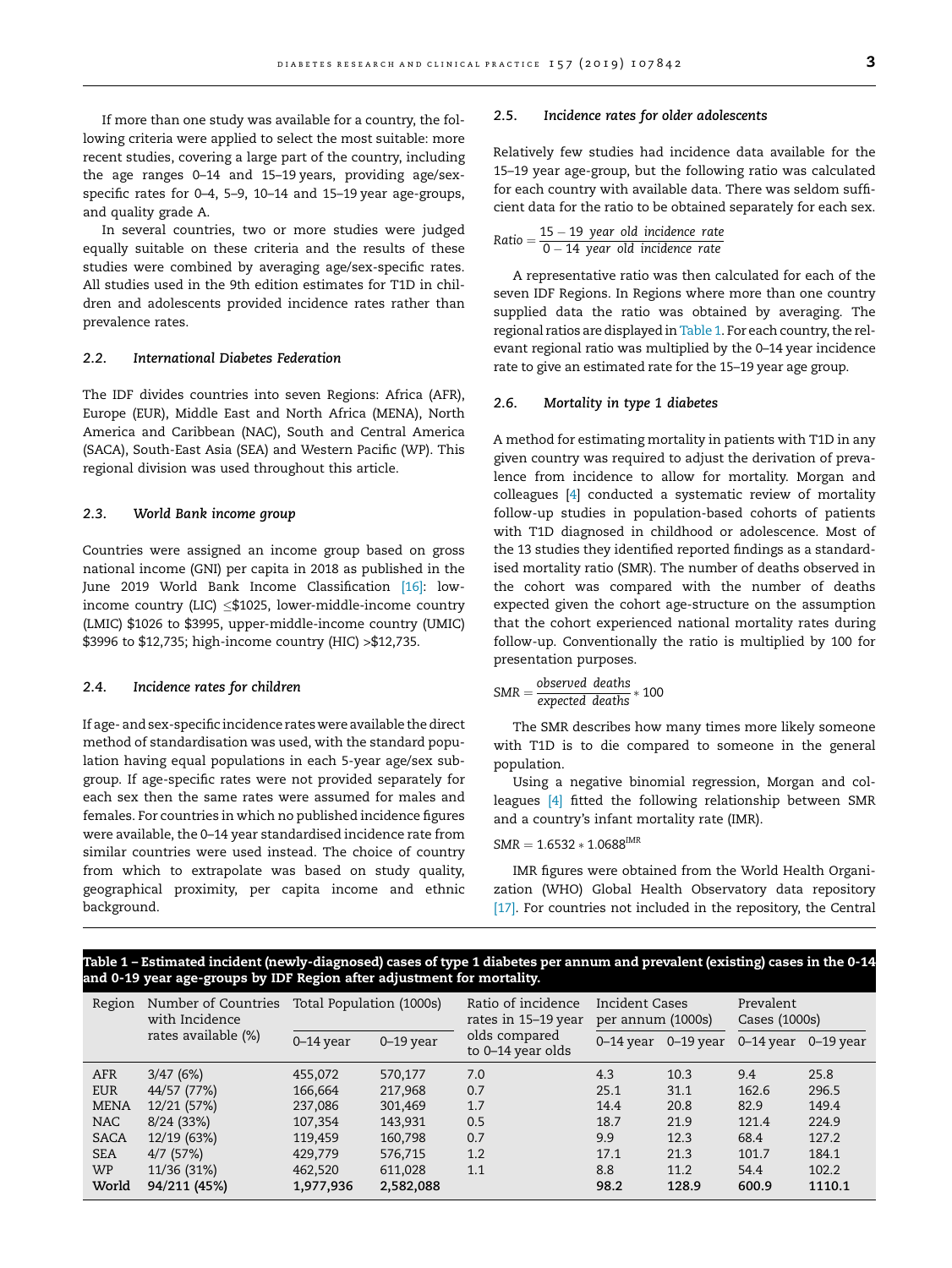Intelligence Agency World Factbook [\[18\]](#page-7-0) or IndexMundi [\[19\]](#page-7-0) were used.

# 2.7. Numbers of incident and prevalent cases

The number of incident (new) cases per year was estimated for each country by multiplying the United Nations population estimates for 2019 [\[20\]](#page-7-0) in each of eight age/sex subgroups (males or females aged 0–4, 5–9, 10–14 or 15–19 years) by the corresponding incidence rate.

The number of prevalent (existing) cases was calculated by incrementally cumulating incident cases by year of age having subtracted the number of deaths predicted annually from the fitted SMR used as a multiplier on the national mortality rates. The method is described fully in the Supplementary text.

Numbers of incident and prevalent cases for each country were then summed by IDF Region and by World Bank income group to give regional and global numbers of incident and prevalent T1D cases in the relevant age groups (0–14 years or 0–19 years).

# 3. Results

# 3.1. Search summary

The 67 publications selected from the literature search gave incidence estimates for 94 countries as summarised in Supplementary Table 2. The table shows the geographical coverage, time period, age range, number of cases, estimated completeness of ascertainment and a quality category for each study. Fig. 1 shows a map of rates for 0–14 year olds, directly standardised where possible, with countries shaded according to their rate. The extrapolation of rates to countries without incidence data (the unshaded countries in Fig. 1) is summarised in Supplementary Table 3.

#### 3.2. Incidence rates for older adolescents

Of the selected publications, only 19 had data on incidence rates of T1D aged 15 or older. This was too small a number of studies for meaningful extrapolation to neighbouring countries (the approach used in the 0–14 year age-group). Instead, 28 publications were selected to contribute towards ratio estimates for each IDF Region. Sixteen of these studies were from the EUR Region, three from the AFR Region, one from SACA Region and two from each of the remaining four Regions. [Table 1](#page-2-0) shows the ratios obtained for each Region calculated as the average of ratios for studies from the Region with available data. The ratio of 7.0 for the AFR Region was considerably larger than the ratio for any other Region, indicative of a markedly higher incidence in the 15–19 age-group relative to the 0–14 age-group in this Region.



Fig. 1 – Map of age-sex standardised incidence rates (per 100,000) from publications of type 1 diabetes in children aged under 15 years.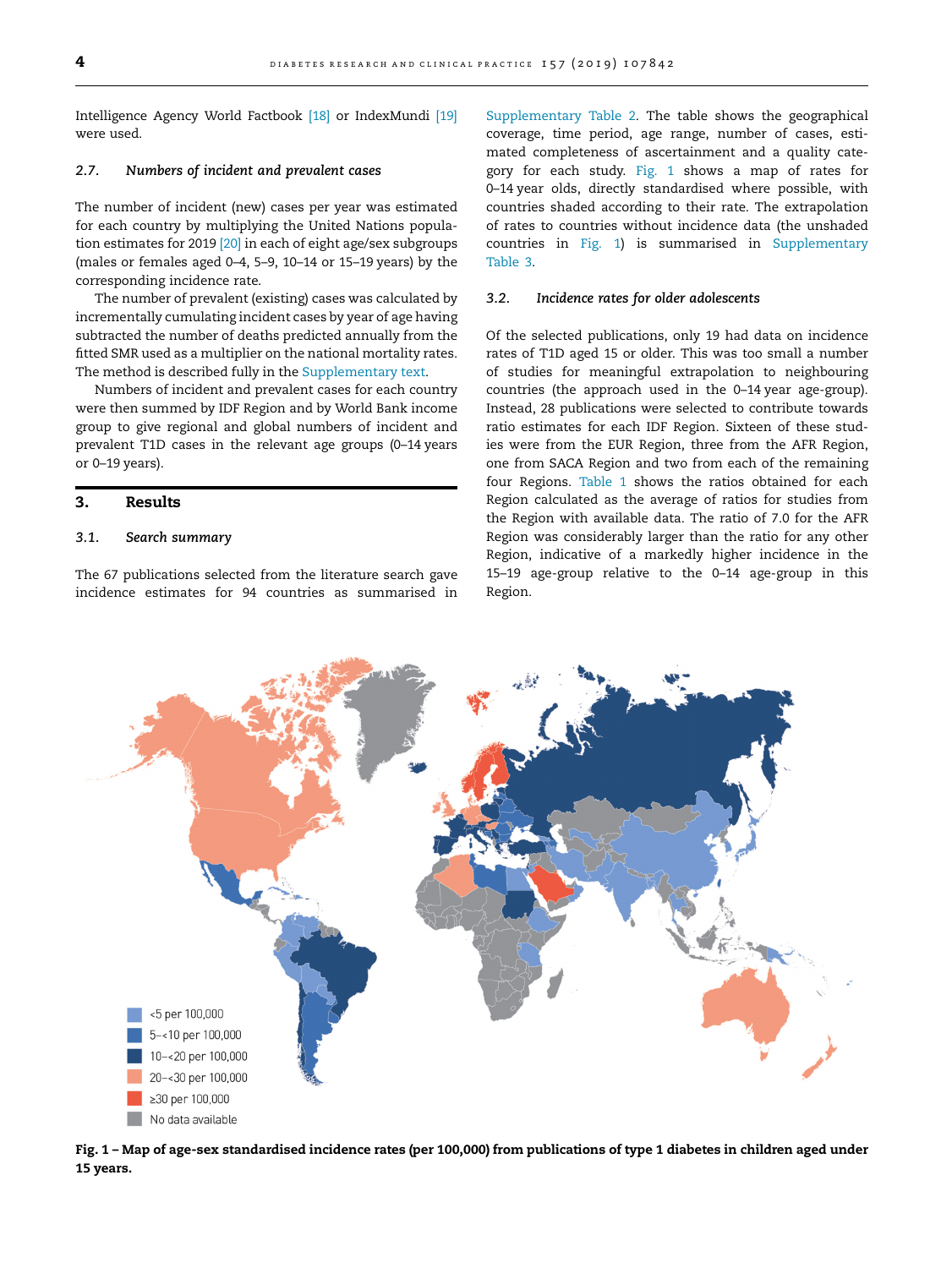#### 3.3. Worldwide estimates of type 1 diabetes

[Table 1](#page-2-0) also summarises, by IDF Region, the number and percentage of countries with incidence data available, the total population and estimates of both incident and prevalent type 1 diabetes cases for both the 0–14 year and 0–19 year agegroups. It is estimated that 98,200 children under 15 years develop T1D worldwide annually, with this figure increasing to nearly 128,900 under 20 years. There are an estimated 600,900 children under 15 years living with type 1 diabetes worldwide, with this figure almost doubling to 1,110,100 for under 20 years.

#### 3.4. Regional estimates of type 1 diabetes

In addition to estimates of incident and prevalent cases by IDF Region presented in [Table 1,](#page-2-0) Fig. 2 additionally includes estimated annual numbers of deaths among those with T1D. Over a quarter of the prevalent cases in both age groups are in the EUR Region. The second largest in both age groups is the NAC Region, contributing a further 20% to the global total prevalent cases. The AFR Region contributes the smallest portion of around 2% in both age groups, despite having one of the largest populations. The WP Region has the largest population in both age groups but contributed only approximately 9% of prevalent cases in each age group. Supplementary Table 4 shows, by IDF Region, each country's estimate of incident and prevalent cases for age-groups 0–14 years and 0–19 years.

#### 3.4.1. Africa Region

Supplementary Table 2 shows that 6% of countries (three out of 47) in the AFR Region had incidence data for the 0–14 year age-group available, by far the lowest percentage of all the Regions. Although only one of the three was assigned to quality category A, all three did also provide data for the 15– 19 year age-group. Thus, extrapolation was necessary for most countries in this Region. As can be seen from Supplementary Table 3, studies from both inside the AFR Region (Ethiopia, Rwanda and Tanzania) and from other Regions (Sudan and Mauritius) were used. Despite its low incidence rate, the AFR Region stands out in terms of the numbers of estimated deaths in those with T1D, in both age groups (Fig. 2). This is largely a reflection of the high infant mortality rates in the Region resulting in large predicted SMRs.

#### 3.4.2. Europe Region

The highest coverage of studies with good quality data is found in the EUR Region, with over three quarters of countries reporting incidence rates for type 1 diabetes and 60% of the publications classified as quality grade A. Most countries without incidence data have small populations. This Region also had 16 publications covering the 15–19 year age group, the largest number for any Region. Estimates for the EUR Region are therefore likely to be the most reliable of all the Regions. The Nordic countries of Finland, Sweden and Norway are in the top five of countries worldwide ranked by incidence rate in the 0–14 year age group, and the United Kingdom, Ireland and Denmark also appear in the top 10.

**Type 1 Diabetes Prevalent Cases (1,000s)** Type 1 Diabetes Prevalent 150 100 50  $\Omega$ AFR EUR MENA NAC SACA SEA WP 6

200

250

Cases (1,000s)



Fig. 2 – Comparison of type 1 diabetes incident and prevalent cases and deaths by IDF Region for 0–14 year and 0–19 year age-groups.

The United Kingdom (3500) and the Russian Federation (3200) have the largest numbers of new cases annually in the 0–14 year age-group in the Region. While this Region has the highest incidence rates and largest numbers of incident and prevalent cases, there are few deaths among those with T1D.

# 3.4.3. Middle East and North Africa Region

In contrast to the neighbouring AFR Region, the MENA Region has incidence data covering over half the countries in the

 $\Box$  0-14 years  $\Box$  0-19 years

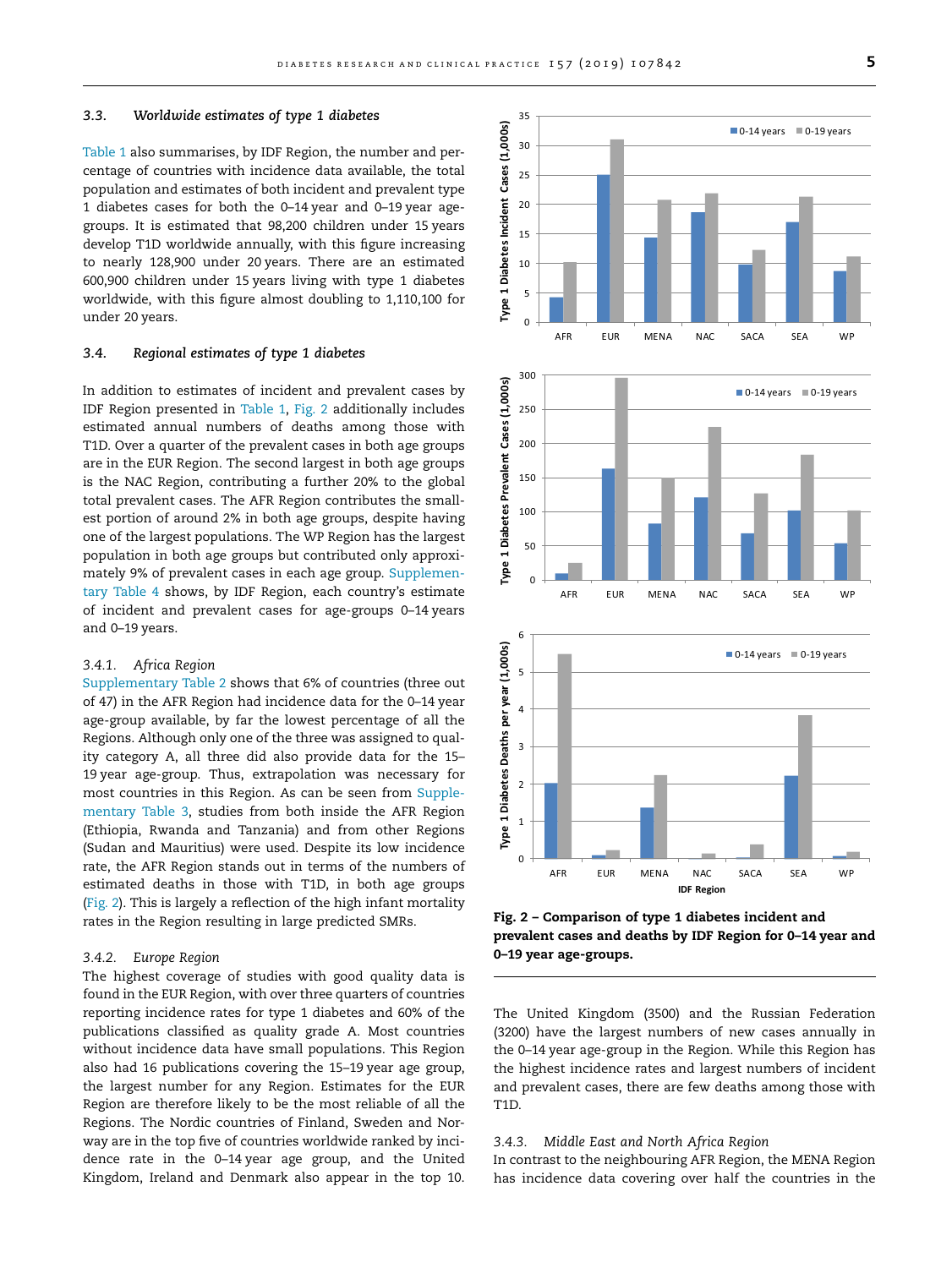<span id="page-5-0"></span>Region. It has three countries, Kuwait, Saudi Arabia and Qatar, in the top 10 ranked by incidence rate in the 0–14 year age group. The highest number of new cases each year in this age-group are for Algeria (3100), Saudi Arabia (2500) and Morocco (2400). The MENA Region has the third largest estimated number of deaths in those with T1D.

#### 3.4.4. North America and Caribbean Region

Although studies were available for only eight out of the 24 countries in the NACA Region, most of the countries without published incidence rates are small, and together represent only 5% of the population in the Region. The United States ranks in second position worldwide for annual number of incident cases in the 0–14 age groups (14,700) accounting for almost 79% of the incident cases in the Region with Mexico (2100) and Canada (1800) accounting for most of the remainder. Despite the NAC Region having the second largest number of cases of all the Regions it had the smallest number of estimated deaths in those with T1D.

#### 3.4.5. South and Central America Region

Published rates were available in the literature for 12 (63%) of the 19 countries in the SACA Region making it second only to the EUR Region for the availability of incidence data. Historically, this Region has reported low incidence rates, but a recent article shows a marked increase in rates in Brazil [\[21\]](#page-7-0), which has by far the largest annual number of incident cases (7300 for the 0–14 year age-group), making up almost three quarters of the total for the Region. The estimated number of deaths in those with T1D in the SACA Region is small.

#### 3.4.6. South East Asia Region

Four of the seven countries in the SEA Region had incidence data all quality grade B (India, Bangladesh, Maldives, Mauritius), and only Bangladesh had data on the 15–19 year agegroup. Indian incidence rates are based in just one area and may therefore not reflect the diversity of the country, so estimates should be treated with caution. India has by far the largest population and so dominates the estimated case numbers in this Region with 15,900 incident cases in the 0– 14 year age group, 93% of the total for the SEA Region. Worldwide, India ranks first in the countries of the world, for number of incident cases in the 0–14 and 0–19 year age groups. The SEA Region was notable for the large estimated numbers of deaths in those with T1D.

#### 3.4.7. Western Pacific Region

Incidence rates data were available for 11 (31%) of the 36 countries in the WP Region, the second lowest of all the Regions. Apart from Australia and New Zealand, the rest of the countries in the Region tend to have low incidence rates. China was used to calculate the ratio between 15 and 19 year old and 0–14 year old incidence rates as it was the only country with data available in the older age-group. As Australia and New Zealand have large populations of European descent, the EUR Region ratio was used for these two countries. China dominates the figures for the Region accounting for over 50% of the population in the 0–14 year age-group and, with 4800 incident cases per year, contributes 55% of the estimated new cases in that age-group. Estimated numbers of deaths in those with T1D in the WP Region are small.

# 3.5. World Bank income group estimates

Fig. 3 shows the distribution of incident and prevalent cases and estimated annual numbers of deaths in countries aggregated by World Bank income groups. The number of incident and prevalent cases is largest in the high-income countries even though these countries only include about 10% of the world population in both the 0–14 and 0–19 year age-groups.



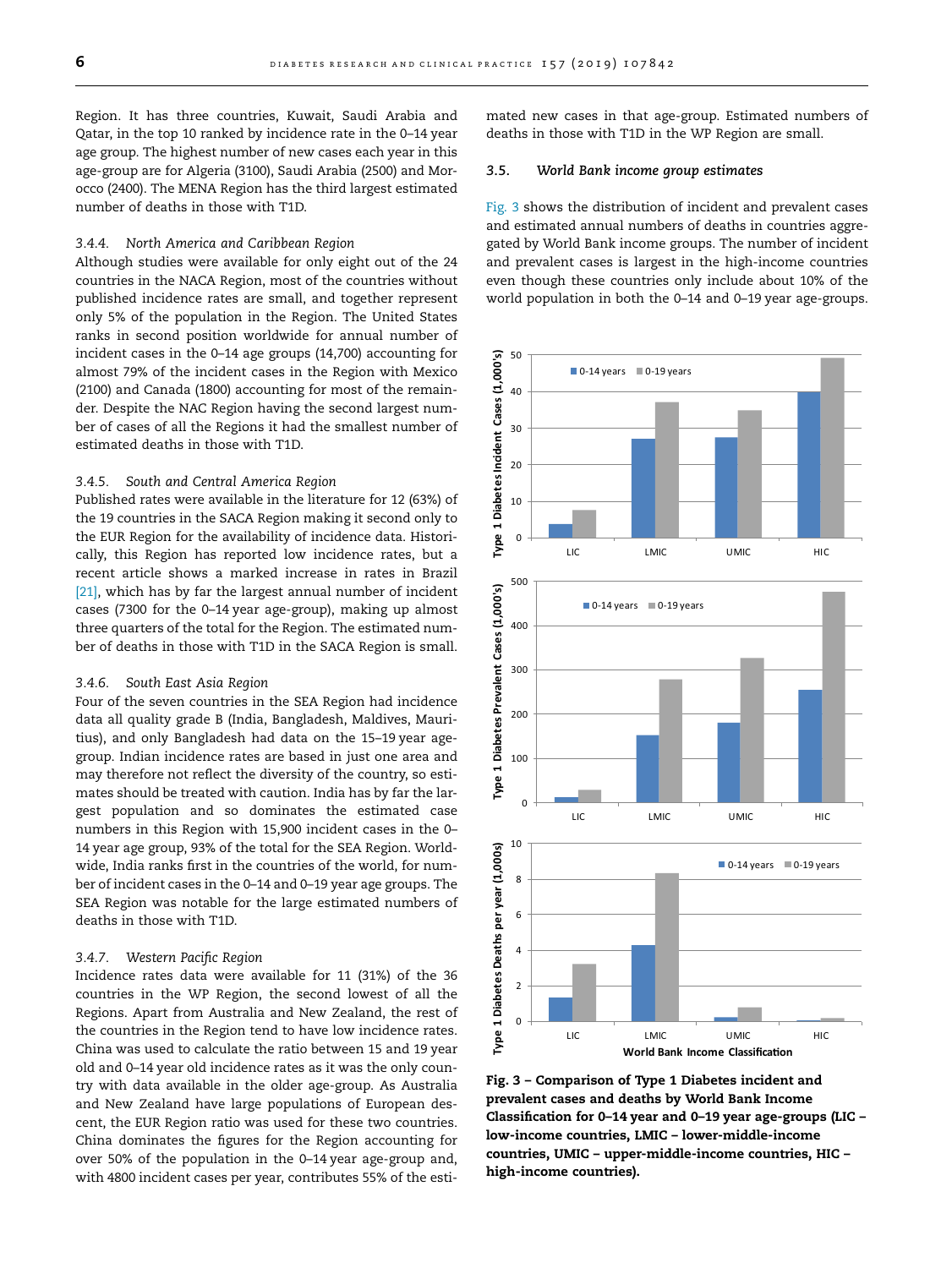The lower-middle and upper-middle-income countries have roughly similar numbers of incident cases despite the former having a much larger percentage of the population (47%) than the latter (28%). However, the numbers of prevalent cases are notably smaller in the lower-middle-income countries reflecting their higher predicted mortality. The low-income countries, which account for 15% of the world population in these age-groups, had by far the smallest number of incident and prevalent cases. Most of the total estimated numbers of deaths in children and adolescents with T1D were in the low-income and lower-middle-income countries.

#### 4. Discussion

Nationwide, population-based prospective registries provide the best data on the incidence of T1D in childhood and adolescence, particularly if high ascertainment rates are maintained, but such studies are typically only conducted in well-resourced countries. Smaller studies can show large year to year fluctuations in T1D incidence and, where available, several years of data were used to obtain more reliable estimates. Given the widely-reported increasing T1D incidence rates in childhood, the use of data published prior to 1990 has been discontinued in the 9th edition estimates and the most up-to-date data available for each country has been used, but many of the sources in Supplementary Table 2 give rates which relate only to the 1990s. No attempt has been made to adjust these rates to reflect increases in incidence in intervening years, and neither have adjustments been made to inflate rates from registries which are known to have incomplete ascertainment. The expense of maintaining highquality registries is considerable, and in the future it seems likely that alternative sources of incidence rate estimates will be obtained from computerised clinical information systems and prescription or health insurance databases.

As well as the use of extrapolation of incidence from a country to its neighbours, which was particularly common in AFR Region where so few countries supplied data, the use of rates from regional studies to represent whole countries is an obvious weakness, especially in countries with heterogeneous and ethnically-diverse populations. Again, the availability of more publications with national coverage, particularly from less developed countries, would be the most satisfactory solution to this concern.

In the previous 8th edition of the IDF Diabetes Atlas, for the first time, attempts were made to adjust the method of obtaining prevalence from incidence to take account of the well-known excess mortality in children and adolescents with T1D. An important consequence of this is that prevalence estimates for children and adolescents are no longer comparable with those provided in earlier editions of the Atlas, the lack of comparability affecting particularly the less-developed countries where survival of those with T1D is poorest. The method that was used can be criticised on the basis that it requires considerable extrapolation of a relationship between excess mortality in those with T1D (as measured by the SMR) and infant mortality rate that was derived mainly from data in developed counties [\[4\]](#page-7-0). As more studies of mortality follow-up are published it may be possible to refine this relationship but it seems likely that the criticism will continue to be relevant until more high-quality mortality studies are published from lower-income countries.

It has been argued that infant mortality is dominated by neonatal mortality and the numbers of deaths in the first year of life are not falling as rapidly as in children aged 1–5 years [\[22,23\].](#page-7-0) Therefore the derivation of the formula for SMR (section 2.6) and prevalence calculations were repeated using UNICEF under-5 year mortality rates [\[24\]](#page-7-0) instead of infant mortality rates. The changes in the total prevalent cases in the 0–14 or 0–19 year age groups were minimal in most Regions but prevalence figures for the AFR Region were reduced in both age groups.

The scarcity and poor quality of data means that estimates for the AFR Region in particular should be treated with some caution. In lower income countries, and in sub-Saharan Africa in particular, reported incidence rates may in reality be higher than perceived because of cases being missed and dying without a diagnosis of T1D ever being made [\[25,26\].](#page-7-0) Also some of the cases reported as type 1 may actually be another form of diabetes (type 2, atypical diabetes, or malnutrition-related diabetes) [\[15,27\]](#page-7-0). Unsurprisingly, the inclusion of the correction to adjust for mortality (introduced in the 8th edition estimates) has resulted in a reduction in the numbers of prevalent cases in the AFR Region, but the numbers of incident cases in the AFR Region have also reduced compared with those of previous editions because of the replacement of some older, less-reliable source studies with more recent ones. The calculated ratio of incidence rates in the 15–19 year age group to the 0–14 year age-group was notably higher in each of the three countries in the AFR Region that provided data than in other countries, perhaps indicative of a different pattern of incidence by age-group. Further data from this Region should help to refine this ratio.

Furthermore, there is evidence from Tanzania [\[13\]](#page-7-0), Mali [\[14\]](#page-7-0) and Rwanda [\[15\]](#page-7-0) that numbers of known children and adolescents with T1D can rise quickly with interventions by local diabetes centres supported with insulin, test strips and other supplies by international aid programs such as Life for a Child [\[28\]](#page-7-0) and Changing Diabetes in Children [\[29\].](#page-8-0)

The analysis by World Bank income groups in [Fig. 3](#page-5-0) shows most starkly the disparity across the countries of the world in the distribution between the incidence of T1D and its associated mortality. Although the majority of T1D cases occur in the high-income and upper-middle-income countries, the majority of deaths are in the low-income and lower-middleincome countries. This key finding reinforces the need for improved access to insulin and blood glucose meters and test strips in lower income countries [\[30,31\]](#page-8-0) and the training of healthcare workers in such countries to recognise and treat this condition. Three tiers of care (minimal, intermediate and comprehensive) have been defined by availability of insulin and blood glucose monitoring regimens, requirements for HbA1c testing, complications screening, diabetes education, and multidisciplinary care  $[32]$ , and it is to be hoped that policy-makers will aspire to attain the highest levels of care possible given the resources available.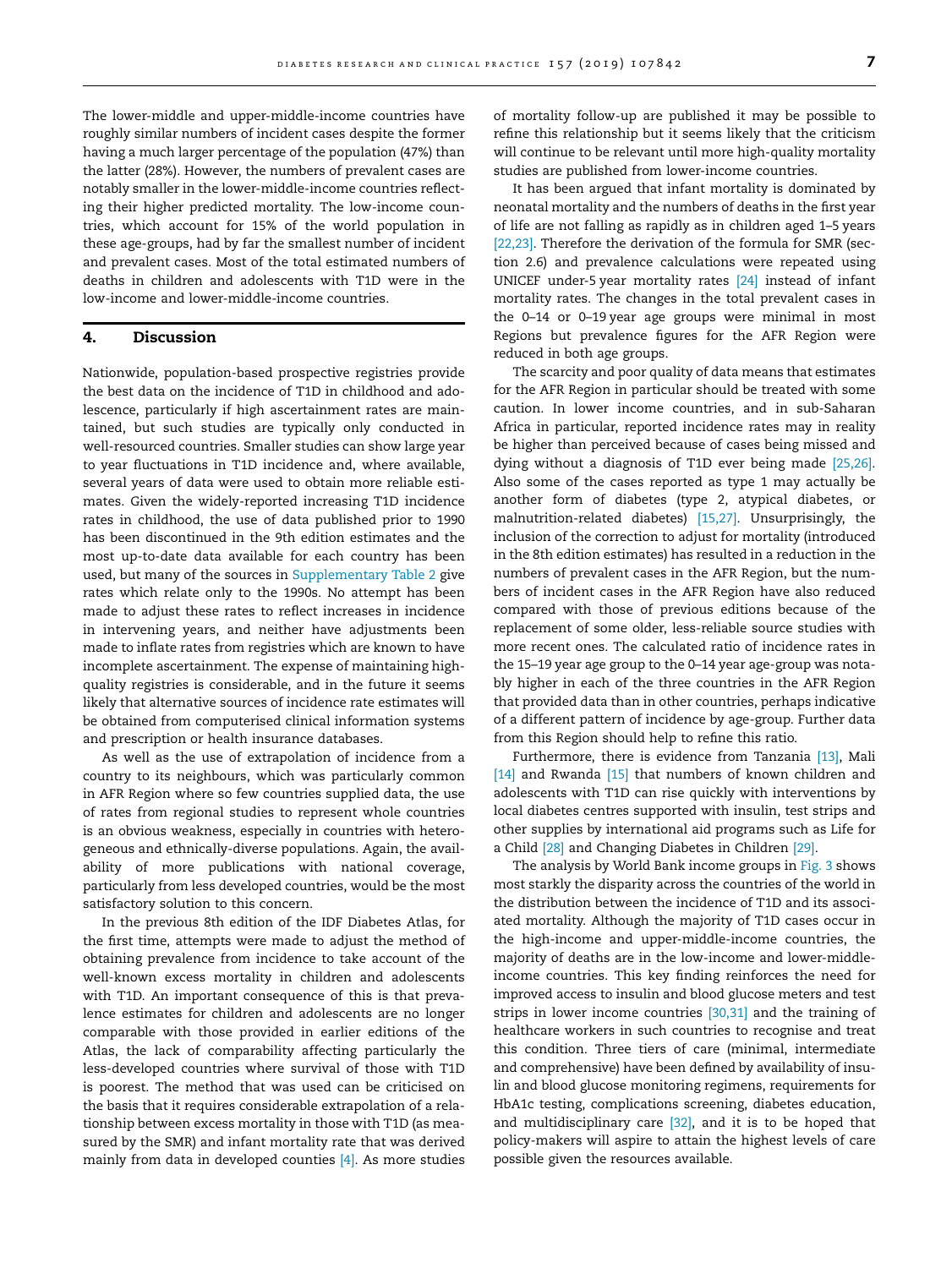# <span id="page-7-0"></span>Acknowledgements

The authors thank Jeannette Aldworth for her contribution to implementing in Excel the calculations for the prevalence figures in this article.

# Funding

Jeannette Aldworth was supported by the Centre of Excellence for Public Health (Northern Ireland) funded by the United Kingdom Clinical Research Collaboration and by the Northern Ireland Department of Employment and Learning.

#### Declaration of Competing Interest

The authors declare no conflict of interest.

# Appendix A. Supplementary material

Supplementary data to this article can be found online at <https://doi.org/10.1016/j.diabres.2019.107842>.

# REFERENCES

- [1] [Chiang JL, Maahs DM, Garvey KC, Hood KK, Laffel LM,](http://refhub.elsevier.com/S0168-8227(19)31233-1/h0005) [Weinzimer SA, et al. Type 1 diabetes in children and](http://refhub.elsevier.com/S0168-8227(19)31233-1/h0005) [adolescents: a position statement by the American Diabetes](http://refhub.elsevier.com/S0168-8227(19)31233-1/h0005) [Association. Diabetes Care 2018;41\(9\):2026–44.](http://refhub.elsevier.com/S0168-8227(19)31233-1/h0005)
- [2] [Barrett EJ, Liu Z, Khamaisi M, King GL, Klein R, Klein BEK,](http://refhub.elsevier.com/S0168-8227(19)31233-1/h0010) [et al. Diabetic microvascular disease: an Endocrine Society](http://refhub.elsevier.com/S0168-8227(19)31233-1/h0010) [scientific statement. J Clin Endocrinol Metab 2017;102](http://refhub.elsevier.com/S0168-8227(19)31233-1/h0010) [\(12\):4343–410.](http://refhub.elsevier.com/S0168-8227(19)31233-1/h0010)
- [3] [Bjornstad P, Donaghue KC, Maahs DM. Macrovascular disease](http://refhub.elsevier.com/S0168-8227(19)31233-1/h0015) [and risk factors in youth with type 1 diabetes: time to be](http://refhub.elsevier.com/S0168-8227(19)31233-1/h0015) [more attentive to treatment?. Lancet Diabetes Endocrinol](http://refhub.elsevier.com/S0168-8227(19)31233-1/h0015) [2018;6\(10\):809–20](http://refhub.elsevier.com/S0168-8227(19)31233-1/h0015).
- [4] [Morgan E, Cardwell CR, Black CJ, McCance DR, Patterson CC.](http://refhub.elsevier.com/S0168-8227(19)31233-1/h0020) [Excess mortality in Type 1 diabetes diagnosed in childhood](http://refhub.elsevier.com/S0168-8227(19)31233-1/h0020) [and adolescence: a systematic review of population-based](http://refhub.elsevier.com/S0168-8227(19)31233-1/h0020) [cohorts. Acta Diabetol 2015;52\(4\):801–7](http://refhub.elsevier.com/S0168-8227(19)31233-1/h0020).
- [5] [Ferguson SC, Blane A, Wardlaw J, Frier BM, Perros P,](http://refhub.elsevier.com/S0168-8227(19)31233-1/h0025) [McCrimmon RJ, et al. Influence of an early-onset age of type 1](http://refhub.elsevier.com/S0168-8227(19)31233-1/h0025) [diabetes on cerebral structure and cognitive function.](http://refhub.elsevier.com/S0168-8227(19)31233-1/h0025) [Diabetes Care 2005;28\(6\):1431–7.](http://refhub.elsevier.com/S0168-8227(19)31233-1/h0025)
- [6] [Persson S, Dahlquist G, Gerdtham U-G, Steen Carlsson K.](http://refhub.elsevier.com/S0168-8227(19)31233-1/h0030) [Impact of childhood-onset type 1 diabetes on schooling: a](http://refhub.elsevier.com/S0168-8227(19)31233-1/h0030) [population-based register study. Diabetologia 2013;56](http://refhub.elsevier.com/S0168-8227(19)31233-1/h0030) [\(6\):1254–62.](http://refhub.elsevier.com/S0168-8227(19)31233-1/h0030)
- [7] [Delamater AM, de Wit M, McDarby V, Malik JA, Hilliard ME,](http://refhub.elsevier.com/S0168-8227(19)31233-1/h0035) [Northam E, et al. ISPAD Clinical Practice Consensus](http://refhub.elsevier.com/S0168-8227(19)31233-1/h0035) [Guidelines 2018: Psychological care of children and](http://refhub.elsevier.com/S0168-8227(19)31233-1/h0035) [adolescents with type 1 diabetes. Pediatr Diabetes 2018;19](http://refhub.elsevier.com/S0168-8227(19)31233-1/h0035) [\(Suppl. 27\):237–49](http://refhub.elsevier.com/S0168-8227(19)31233-1/h0035).
- [8] [Acerini C. The rise of technology in diabetes care. Not all that](http://refhub.elsevier.com/S0168-8227(19)31233-1/h0040) [is new is necessarily better. Pediatr Diabetes 2016;17](http://refhub.elsevier.com/S0168-8227(19)31233-1/h0040) [\(3\):168–73.](http://refhub.elsevier.com/S0168-8227(19)31233-1/h0040)
- [9] [DIAMOND Project Group. Incidence and trends of childhood](http://refhub.elsevier.com/S0168-8227(19)31233-1/h0045) [Type 1 diabetes worldwide 1990–1999. Diabet Med 2006;23](http://refhub.elsevier.com/S0168-8227(19)31233-1/h0045) [\(8\):857–66.](http://refhub.elsevier.com/S0168-8227(19)31233-1/h0045)
- [10] [Patterson CC, Harjutsalo V, Rosenbauer J, Neu A, Cinek O,](http://refhub.elsevier.com/S0168-8227(19)31233-1/h0050) [Skrivarhaug T, et al. Trends and cyclical variation in the](http://refhub.elsevier.com/S0168-8227(19)31233-1/h0050) [incidence of childhood type 1 diabetes in 26 European](http://refhub.elsevier.com/S0168-8227(19)31233-1/h0050) [centres in the 25 year period 1989–2013: a multicentre](http://refhub.elsevier.com/S0168-8227(19)31233-1/h0050) [prospective registration study. Diabetologia 2019;62](http://refhub.elsevier.com/S0168-8227(19)31233-1/h0050) [\(3\):408–17.](http://refhub.elsevier.com/S0168-8227(19)31233-1/h0050)
- [11] International Diabetes Federation. IDF Diabetes Atlas 8th ed, Brussels, 2017 [accessed 16th April 2019]. Available from: [<http://www.diabetesatlas.org](http://www.diabetesatlas.org)>.
- [12] Patterson C, Guariguata L, Dahlquist G, Soltész G, Ogle G, [Silink M. Diabetes in the young - a global view and worldwide](http://refhub.elsevier.com/S0168-8227(19)31233-1/h0060) [estimates of numbers of children with type 1 diabetes.](http://refhub.elsevier.com/S0168-8227(19)31233-1/h0060) [Diabetes Res Clin Pract 2014;103\(2\):161–75](http://refhub.elsevier.com/S0168-8227(19)31233-1/h0060).
- [13] [Muze KC, Majaliwa ES. Type 1 diabetes care updates:](http://refhub.elsevier.com/S0168-8227(19)31233-1/h0065) [Tanzania. Indian J Endocrinol Metab 2015;19\(Suppl 1\):S12–3.](http://refhub.elsevier.com/S0168-8227(19)31233-1/h0065)
- [14] Pacaud D, Lemay JF, Richmond E, Besançon S, Hasnani D, Jali [SM, et al. Contribution of SWEET to improve paediatric](http://refhub.elsevier.com/S0168-8227(19)31233-1/h0070) [diabetes care in developing countries. Pediatr Diabetes](http://refhub.elsevier.com/S0168-8227(19)31233-1/h0070) [2016;17\(Suppl 23\):46–52](http://refhub.elsevier.com/S0168-8227(19)31233-1/h0070).
- [15] Atun R, Davies JI, Gale EAM, Bä[rnighausen T, Beran D, Kengne](http://refhub.elsevier.com/S0168-8227(19)31233-1/h0075) [AP, et al. Diabetes in sub-Saharan Africa: from clinical care to](http://refhub.elsevier.com/S0168-8227(19)31233-1/h0075) [health policy. Lancet Diabetes Endocrinol 2017;5\(8\):622–67](http://refhub.elsevier.com/S0168-8227(19)31233-1/h0075).
- [16] World Bank Data Help Desk. World Bank Country Income Groups, June 2019 [accessed 25th July 2019]. Available from: [<https://datahelpdesk.worldbank.org/knowledgebase/](https://datahelpdesk.worldbank.org/knowledgebase/articles/906519) [articles/906519](https://datahelpdesk.worldbank.org/knowledgebase/articles/906519)>.
- [17] World Health Organization. Global Health Observatory data repository, Life tables by country WHO. World Health Organization; 2015 [accessed 1st August 2019]. Available from: <[http://apps.who.int/gho/data/node.main.](http://apps.who.int/gho/data/node.main.LIFECOUNTRY%3flang%3den) [LIFECOUNTRY?lang=en](http://apps.who.int/gho/data/node.main.LIFECOUNTRY%3flang%3den)>.
- [18] Central Intelligence Agency (CIA). The World Factbook [accessed 1st August 2019]. Available from: <[https://](https://www.cia.gov/library/publications/the-world-factbook/geos/xx.html) [www.cia.gov/library/publications/the-world-factbook/geos/](https://www.cia.gov/library/publications/the-world-factbook/geos/xx.html) [xx.html](https://www.cia.gov/library/publications/the-world-factbook/geos/xx.html)>.
- [19] IndexMundi. IndexMundi Country Facts [accessed 1st August 2019]. Available from: <[http://www.indexmundi.com/>](http://www.indexmundi.com/).
- [20] United Nations. World Population Prospects, the 2017 revision. New York: United Nations [accessed 1st August 2019]. Available from: <[https://www.un.org/development/](https://www.un.org/development/desa/publications/world-population-prospects-the-2017-revision.html) [desa/publications/world-population-prospects-the-2017](https://www.un.org/development/desa/publications/world-population-prospects-the-2017-revision.html) [revision.html>](https://www.un.org/development/desa/publications/world-population-prospects-the-2017-revision.html).
- [21] [Negrato CA, Lauris JRP, Saggioro IB, Corradini MCM, Borges](http://refhub.elsevier.com/S0168-8227(19)31233-1/h0105) PR, Crês MC, et al. Increasing incidence of type 1 diabetes [between 1986 and 2015 in Bauru, Brazil. Diabetes Res Clin](http://refhub.elsevier.com/S0168-8227(19)31233-1/h0105) [Pract 2017;127:198–204](http://refhub.elsevier.com/S0168-8227(19)31233-1/h0105).
- [22] [Akachi Y, Canning D. Health trends in Sub-Saharan Africa:](http://refhub.elsevier.com/S0168-8227(19)31233-1/h0110) [Conflicting evidence from infant mortality rates and adult](http://refhub.elsevier.com/S0168-8227(19)31233-1/h0110) [heights. Econ Hum Biol 2010;8\(2\):273–88](http://refhub.elsevier.com/S0168-8227(19)31233-1/h0110).
- [23] UNICEF. Levels and Trends in Child Mortality Report 2017 | UNICEF Publications | UNICEF. 2017.
- [24] UNICEF. Under-five mortality rate [accessed 1st August 2019]. Available from: [<https://data.unicef.org/topic/child-survival/](https://data.unicef.org/topic/child-survival/under-five-mortality/) [under-five-mortality/](https://data.unicef.org/topic/child-survival/under-five-mortality/)>.
- [25] [Rwiza HT, Swai ABM, McLarty DG. Failure to diagnose](http://refhub.elsevier.com/S0168-8227(19)31233-1/h0125) [ketoacidosis in Tanzania. Diabet Med 1986;3\(2\):181–3.](http://refhub.elsevier.com/S0168-8227(19)31233-1/h0125)
- [26] [Ogle GD, Middlehurst AC, Silink M. The IDF Life for a Child](http://refhub.elsevier.com/S0168-8227(19)31233-1/h0130) [Program Index of diabetes care for children and youth.](http://refhub.elsevier.com/S0168-8227(19)31233-1/h0130) [Pediatr Diabetes 2016;17\(5\):374–84.](http://refhub.elsevier.com/S0168-8227(19)31233-1/h0130)
- [27] [Alemu S, Dessie A, Seid E, Bard E, Lee PT, Trimble ER, et al.](http://refhub.elsevier.com/S0168-8227(19)31233-1/h0135) [Insulin-requiring diabetes in rural Ethiopia: should we](http://refhub.elsevier.com/S0168-8227(19)31233-1/h0135) [reopen the case for malnutrition-related diabetes?.](http://refhub.elsevier.com/S0168-8227(19)31233-1/h0135) [Diabetologia 2009;52\(9\):1842–5](http://refhub.elsevier.com/S0168-8227(19)31233-1/h0135).
- [28] Life for a Child [accessed 1st August 2019]. Available from: [<https://lfacinternational.org/about/>](https://lfacinternational.org/about/).